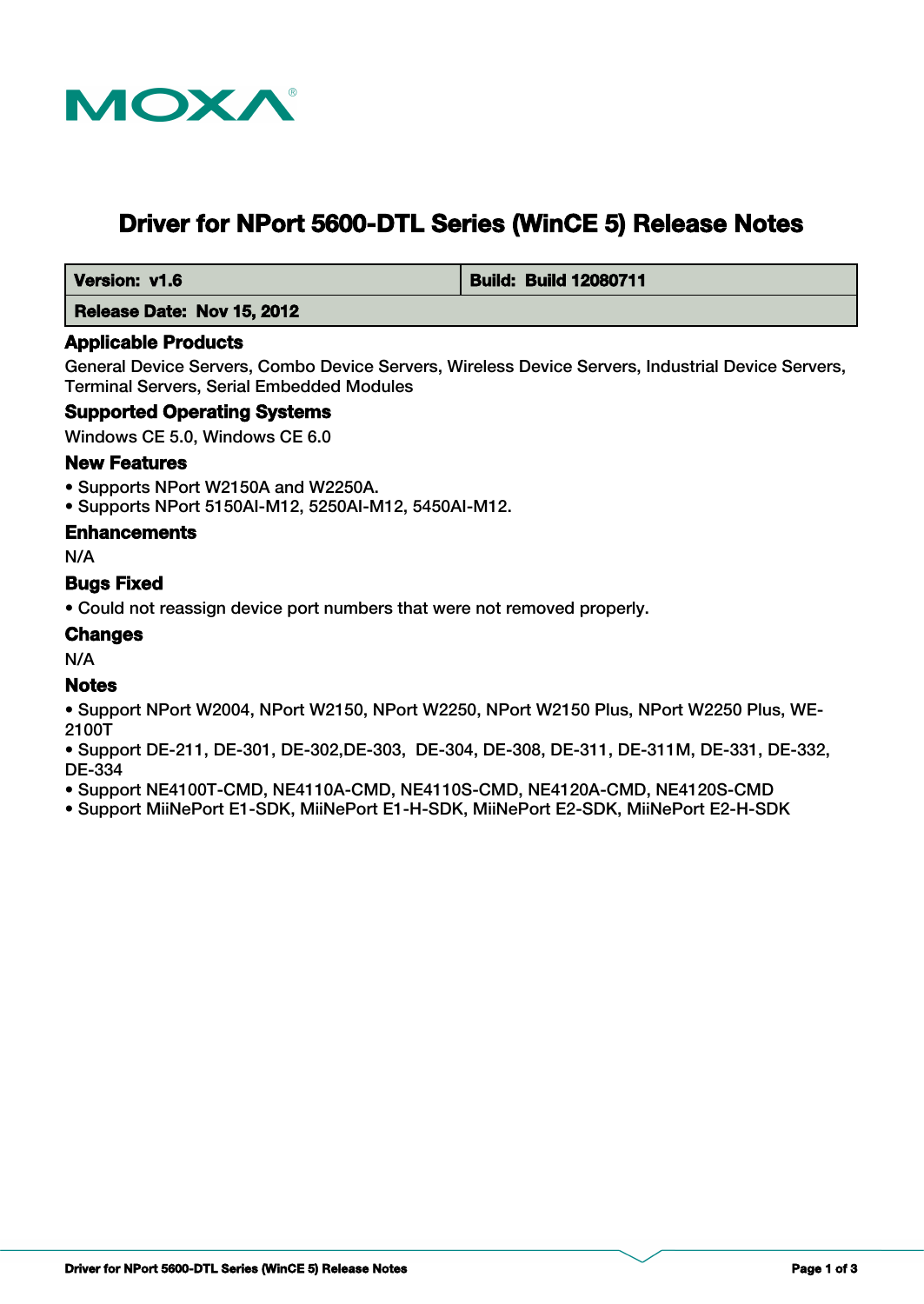

| Version: v1.5 | <b>Build: Build 12020611</b> |
|---------------|------------------------------|
|---------------|------------------------------|

 **Release Date: N/A**

# **Applicable Products**

General Device Servers, Combo Device Servers, Wireless Device Servers, Industrial Device Servers, Terminal Servers, Serial Embedded Modules

#### **Supported Operating Systems**

Windows CE 5.0, Windows CE 6.0

#### **New Features**

- Supports MiiNePort E1/E1-H/E2/E2-H SDK.
- Supports MiiNePort W1.

#### **Enhancements**

N/A

#### **Bugs Fixed**

N/A

# **Changes**

N/A

# **Notes**

• Support NPort W2004, NPort W2150, NPort W2250, NPort W2150 Plus, NPort W2250 Plus, WE-2100T

• Support DE-211, DE-301, DE-302,DE-303, DE-304, DE-308, DE-311, DE-311M, DE-331, DE-332, DE-334

• Support NE4100T-CMD, NE4110A-CMD, NE4110S-CMD, NE4120A-CMD, NE4120S-CMD

• Support MiiNePort E1-SDK, MiiNePort E1-H-SDK, MiiNePort E2-SDK, MiiNePort E2-H-SDK